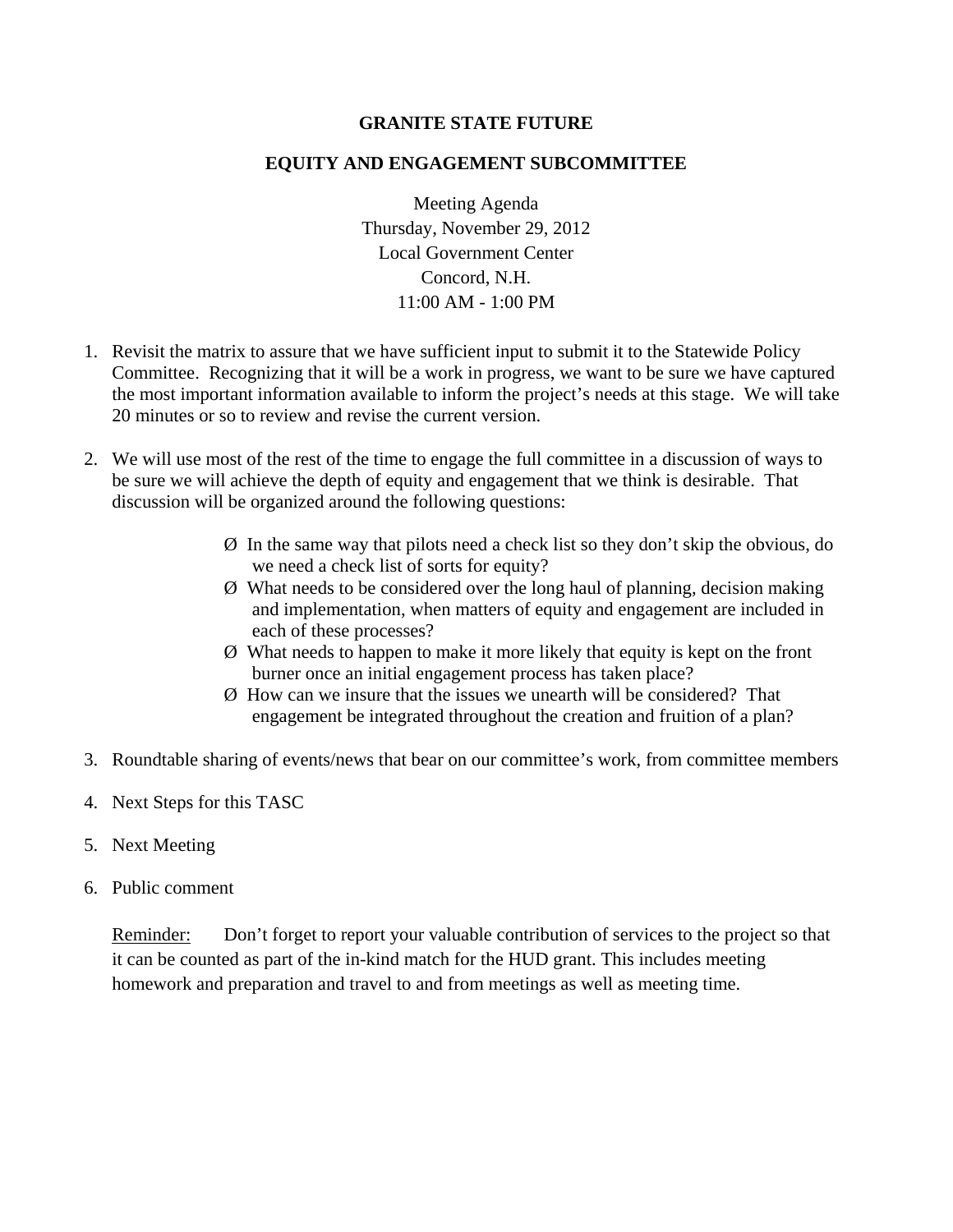# **GRANITE STATE FUTURE**

## **EQUITY AND ENGAGEMENT SUBCOMMITTEE**

November 29, 2012 Meeting Summary *Local Government Center, Concord, NH* 11:00 AM - 1:00 PM

#### **Members in attendance:**

MaryLou Beaver, Family Assistance Advisory Council Victoria Davis, Upper Valley Lake Sunapee Regional Planning Commission Molly Donovan, Cooperative Extension UNH; NH Listens Sönke Dornblut, UNH: Institute on Disability Bill Guinther, NH Housing Finance Authority Jillian Harris, Southern NH Planning Commission Janine Lesser, NH Dept. of Health & Human Services, Family Assistance Bruce Mallory, Carsey Institute UNH Michelle Mears, Strafford Regional Planning Commission Jazmin Miranda-Smith, FHC Consultant Rebecca Sky, Health & Equity Partnership Barbara Salvatore, Engaging NH Shayna Sylvia, Strafford Regional Planning Commission

**Update on Activities**: There was discussion on a great review of North Country activities available on the New Hampshire Public Radio web site: [http://www.nhpr.org/post/study-trying](http://www.nhpr.org/post/study-trying-look-north-countrys-present-and-plan-its-future)[look-north-countrys-present-and-plan-its-future.](http://www.nhpr.org/post/study-trying-look-north-countrys-present-and-plan-its-future)

Molly Donovan of NH Listens gave an update of her activities in developing communities of interest. She contacted the regional planning commissions to obtain input on a list of communities of interest to interact with focus groups. NH Listens has done a couple focus groups and amended questions accordingly, especially related to youth groups but still based upon the livability principles. More focus groups will meet in early January and she anticipates finishing up with the communities of interest by the end of January. They will then move on to communities of place.

Bruce Mallory reiterated the purpose of the Equity and Engagement Subcommittee which is to "bird dog" the process to make sure equity and engagement is incorporated throughout the process and makes its way into final regional plans. Jazmin added that it's a total paradigm shift, but everyone seems committed to incorporating equity into the process to provide a real sense of community engagement.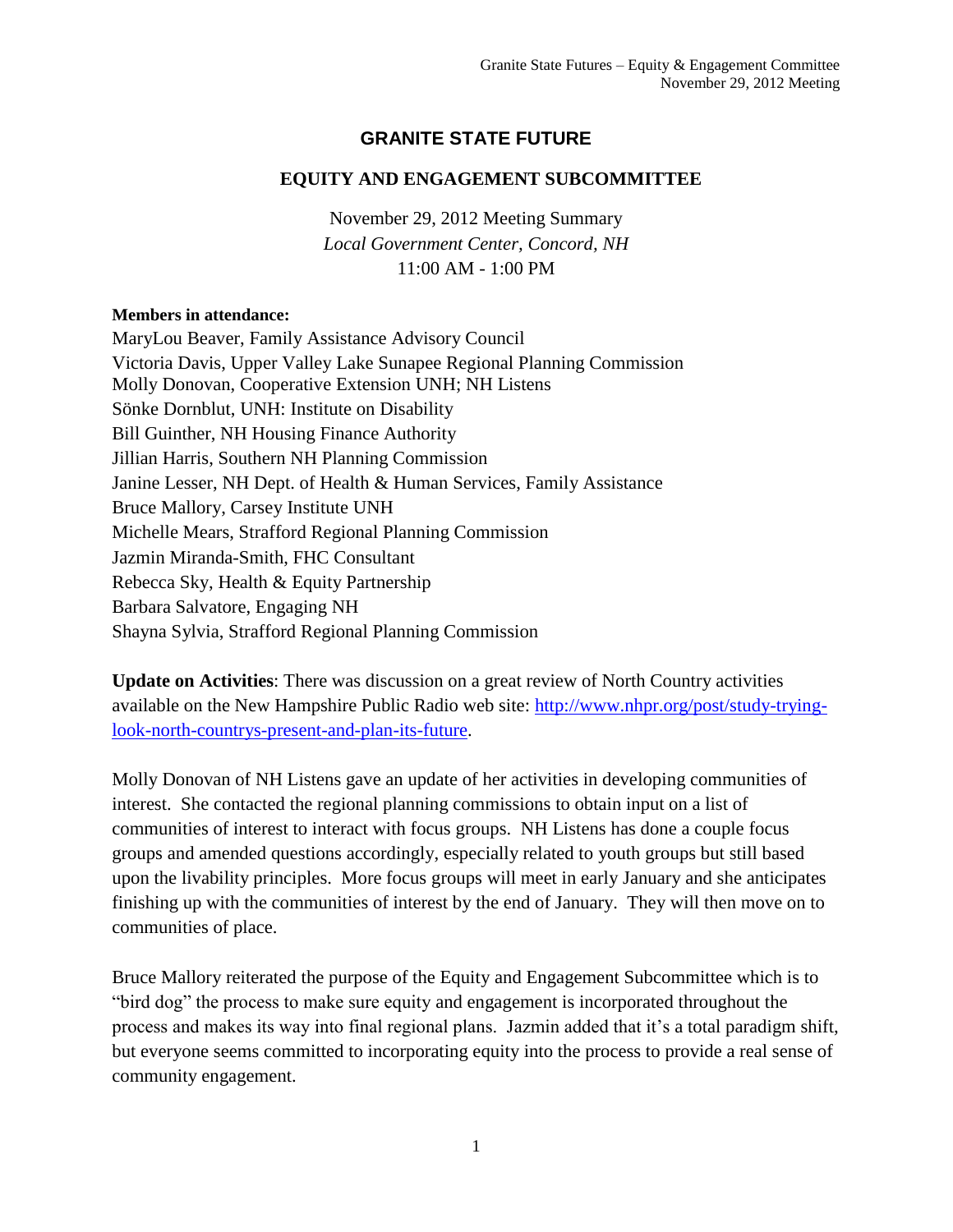Molly noted that there is a companion grant to the regional plan grant which is HUD funding through the NH Housing Finance Authority for outreach and engagement in developing planning regulations and zoning ordinances including an educational process. There are 21 towns currently in the program for one or two years. It is anticipated that 15 more towns will participate in December.

Barbara Salvatore reported that an assessment of the Silver Tsunami report provides that there are three different age segments in the State: an older population in the North Country; and young population in the Seacoast area; and a middle-aged population in the rest of the state.

**Matrix Update:** Michelle Mears reported that the matrix is essentially complete though the Environmental section needs to be amended. Rebecca Sky apologized for not getting her updates in earlier, and she will submit them to Michelle.

**Roundtable Updates:** Each attendee reported on events. Regional Planning Commission representatives discussed their public outreach events. The UVLSRPC and the SNHPC both reported that their events have received very positive responses. Michelle Mears reported that the Strafford RPC is still experiencing some negative feedback though a recent public event was productive because attendees who do not like the idea of the regional planning process expressed why—they are fearful of big government. However, they also stated that the meeting was positive. Shayna described a food shelf outreach event which sounded like a great success as they obtained input from about 100 people. Sönke stated that Transportation Solutions NH with NH Listens is developing regional conversations in the spring. They want to know what language people use in talking about transportation and their willingness to engage as a community. Barbara added that education is needed as people give up independence when using public transportation as they are tied to a schedule. Sönke responded that it actually increases independence but requires more flexibility. Several members stated they sent out the Granite State Futures web address as a way to engage people. Bill described the HNH Foundation which is providing health impact training with a mix of planning and health communities. Mary Lou discussed her visits to diverse groups for a get out to vote program where she incorporated information about Granite State Futures. She is working with the Family Assistance Advisory Council, Granite Strong Child and Family Task Force to address legislation and evaluate the costs of having or not having related assistance programs.

**Checklist for Equity and Engagement:** The group brainstormed a checklist that could be used to make certain equity and engagement are included in public processes. Below is a list of these ideas:

 Evaluate siting of grocery stores with fresh produce for walking and public transportation access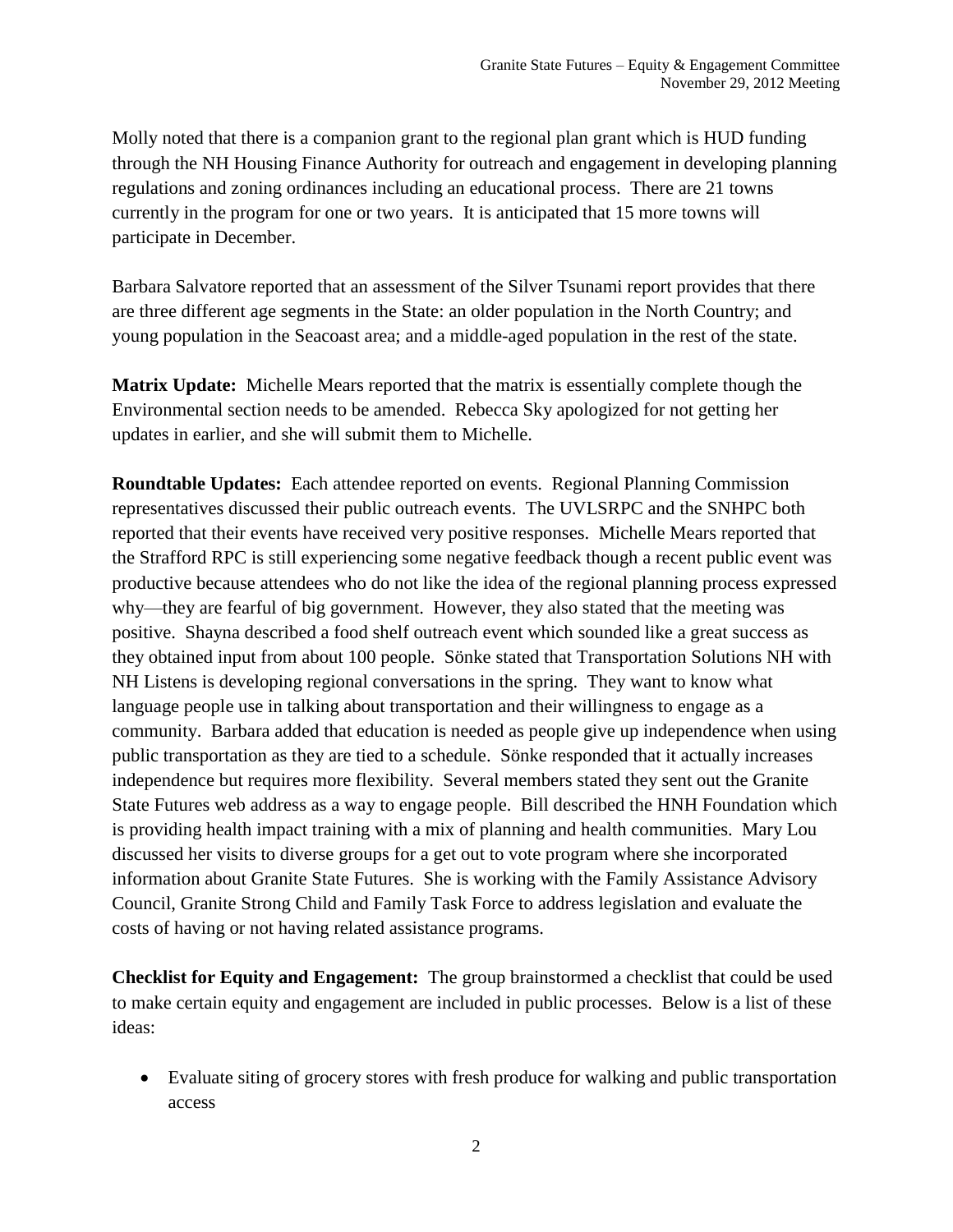- Equal representation of community by demographics in planning activities
- Who wins, who loses in a project? Impact assessment
- Carry soft infrastructure (human element) throughout all planning; consider all impacts on all groups
- Safe and accessible meeting space
- Consider worksheet developed by King County, Washington <http://www.kingcounty.gov/exec/equity/toolsandresources.aspx>
- Determine who will be affected and assure their representation
- Define "engagement." Is it just listening or does it include participation? Promote engagement on a regular basis and not just for occasional projects.
- Make participation attractive in terms of time of meeting, meeting space…according to anticipated interest groups
- Only use language that is commonly used (not "Equity and Engagement")
- Close the feedback loop; share information gathered and what was done with it
- Build relationships and trust through listening
- Give people a role or a responsibility to engage them
- Double-check who will be impacted, don't assume
- Determine "who" will be impacted and do more than put up a flyer as public notice
- Develop methodology using census data to determine populations
- Share methods among communities to improve all communities' processes
- Planning scale must match decision-making scale so voices are truly included in the decision-making (e.g. town discussion might be lost in statewide decision making)
- Relationships become values of communities
- Show foundation for decisions by substantial engagement
- Language such as "Enhance Local Control"

**Small Group Brainstorming:** The attendees paired up to brainstorm the following three questions for 10 minutes: 1. What needs to be considered over the long haul of planning, decision-making and implementation, when matters of equity and engagement are included in each of these processes? 2. What needs to happen to make it more likely that equity is kept on the front burner once an initial engagement process has taken place? 3. How can we insure that the issues we unearth will be considered? That engagement be integrated throughout the creation and fruition of a plan?

Bruce will compile these responses for the next meeting.